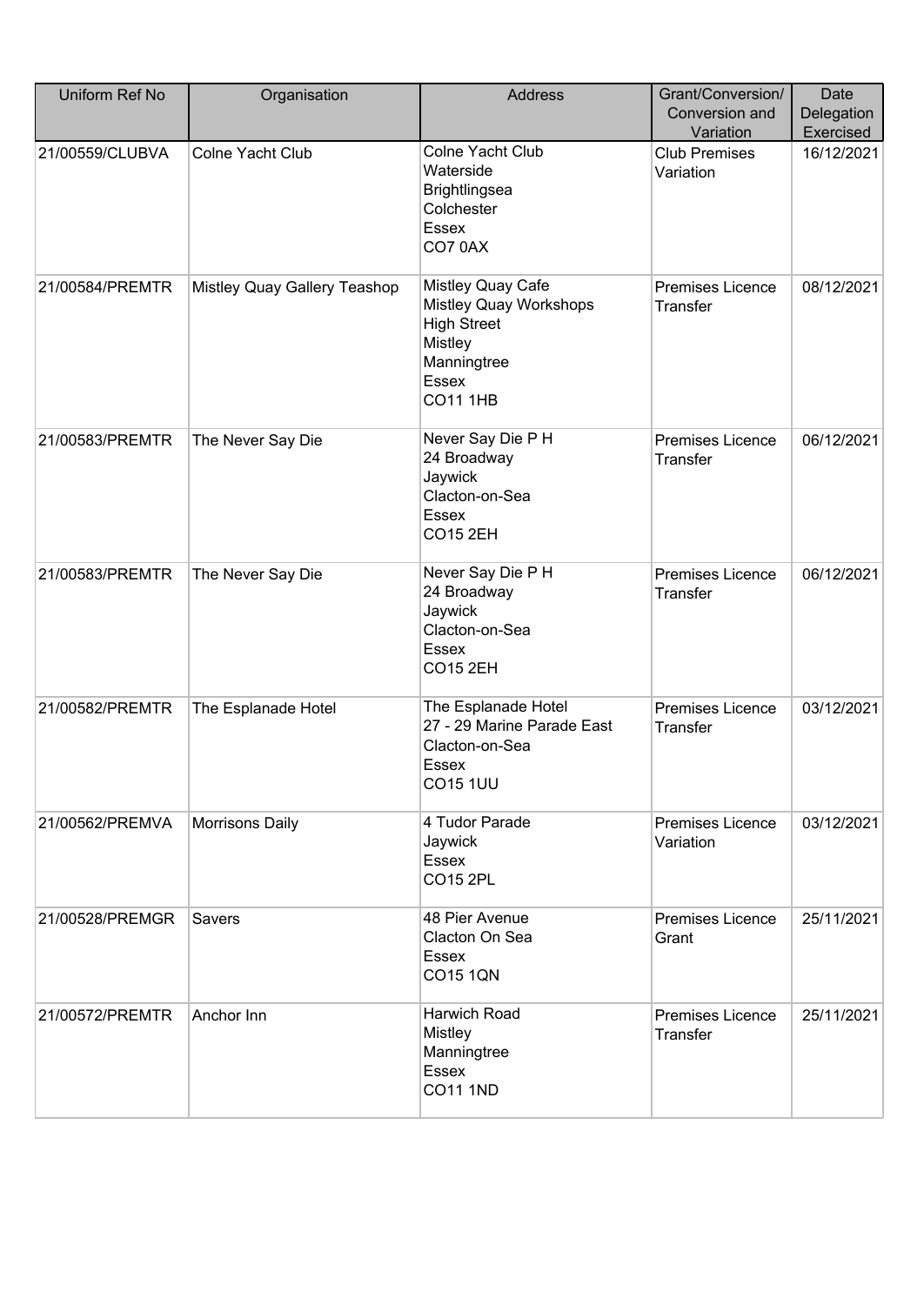| 21/00513/PREMGR | Clacton Golf Club Halfway<br>House | Clacton On Sea Golf Club<br><b>West Road</b><br>Clacton On Sea<br>Essex<br><b>CO15 1AJ</b>                 | Premises Licence<br>Grant           | 15/11/2021 |
|-----------------|------------------------------------|------------------------------------------------------------------------------------------------------------|-------------------------------------|------------|
| 21/00490/PREMVA | JK Corner Shop                     | 1 Tewkesbury Parade<br>Old Road<br>Clacton On Sea<br>Essex<br><b>CO15 3PH</b>                              | Premises Licence<br>Variation       | 15/11/2021 |
| 21/00551/PREMTR | Melrose Hotel                      | Melrose Hotel<br>53 Marine Parade East<br>Clacton-on-Sea<br>Essex<br><b>CO15 6AD</b>                       | Premises Licence<br>Transfer        | 09/11/2021 |
| 21/00551/PREMTR | Melrose Hotel                      | <b>Melrose Hotel</b><br>53 Marine Parade East<br>Clacton-on-Sea<br>Essex<br><b>CO15 6AD</b>                | Premises Licence<br><b>Transfer</b> | 09/11/2021 |
| 21/00538/PREMTR | <b>Bhavin Express</b>              | 53 Carnarvon Road<br>Clacton On Sea<br>Essex<br>CO15 6QB                                                   | Premises Licence<br>Transfer        | 04/11/2021 |
| 21/00538/PREMTR | <b>Bhavin Express</b>              | 53 Carnarvon Road<br>Clacton On Sea<br>Essex<br>CO15 6QB                                                   | Premises Licence<br>Transfer        | 04/11/2021 |
| 21/00464/PREMGR | <b>Swiss Farm</b>                  | Shop at<br>Swiss Farm<br><b>Hall Road</b><br><b>Great Bromley</b><br>Essex<br><b>CO7 7TR</b>               | Premises Licence<br>Grant           | 13/10/2021 |
| 21/00449/PREMGR | Waterside Local                    | 46 Waterside<br>Brightlingsea<br>Colchester<br>Essex<br>CO7 0FH                                            | <b>Premises Licence</b><br>Grant    | 07/10/2021 |
| 21/00401/PREMGR | Pump Hill Service Station          | Pump Hill Service Station<br><b>Clacton Road</b><br>St Osyth<br>Clacton On Sea<br>Essex<br><b>CO16 8HE</b> | Premises Licence<br>Grant           | 29/09/2021 |
| 21/00468/PREMTR | <b>Beanos</b>                      | 39 Bluehouse Avenue<br>Clacton-on-Sea<br>Essex<br><b>CO16 7BA</b>                                          | <b>Premises Licence</b><br>Transfer | 23/09/2021 |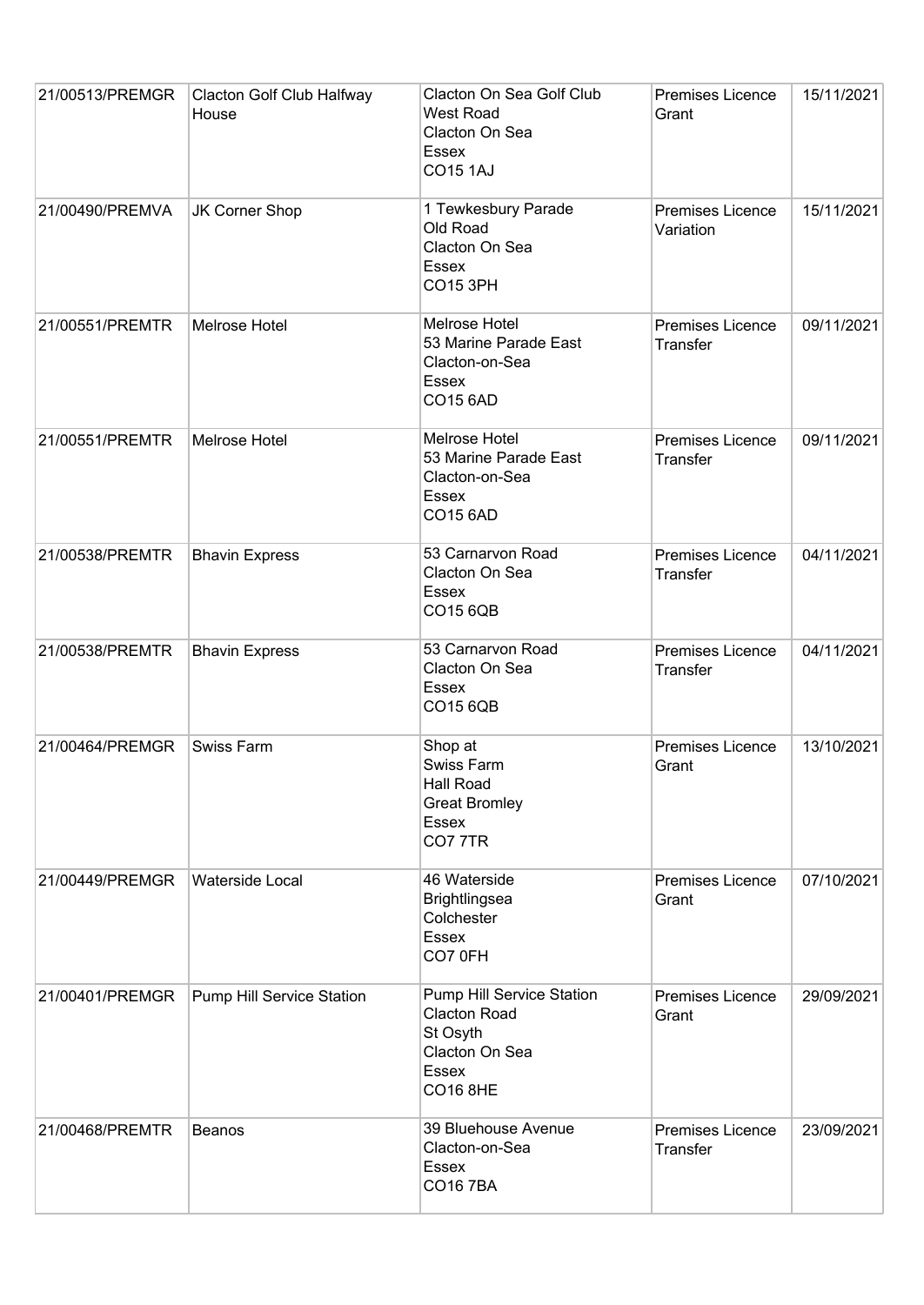| 21/00468/PREMTR | <b>Beanos</b>                          | 39 Bluehouse Avenue<br>Clacton-on-Sea<br>Essex<br><b>CO167BA</b>                                    | Premises Licence<br>Transfer         | 23/09/2021 |
|-----------------|----------------------------------------|-----------------------------------------------------------------------------------------------------|--------------------------------------|------------|
| 21/00422/PREMGR | Morrisons                              | Morrisons Supermarket<br>Centenary Way<br>Clacton On Sea<br>Essex<br>CO16 9SB                       | Premises Licence<br>Grant            | 21/09/2021 |
| 21/00383/PREMGR | <b>Boss Barbers and Beauty</b>         | 20 - 22 Station Road<br>Clacton On Sea<br>Essex<br>CO15 1SX                                         | Premises Licence<br>Grant            | 25/08/2021 |
| 21/00380/CLUBPR | Mistley Rugby Football Club<br>Limited | <b>Furze Hill Recreation Ground</b><br>Shrubland Road<br><b>Mistley</b><br>Essex<br><b>CO11 1HS</b> | <b>Club Premises</b><br>Licence      | 24/08/2021 |
| 21/00368/PREMGR | The Four Bs                            | 19-21 High Street<br><b>Brightlingsea</b><br><b>Essex</b><br>CO70AG                                 | Premises Licence<br>Grant            | 18/08/2021 |
| 21/00370/PREMGR | <b>EFES Kitchen</b>                    | 33 - 35 High Street<br>Walton On The Naze<br>Essex<br>CO14 8BG                                      | Premises Licence<br>Grant            | 18/08/2021 |
| 21/00403/PREMTR | Cafe On The Pier                       | Ha'penny Pier<br>The Quay<br>Harwich<br>Essex<br><b>CO12 3HH</b>                                    | Premises Licence<br>Transfer         | 13/08/2021 |
| 21/00403/PREMTR | Cafe On The Pier                       | Ha'penny Pier<br>The Quay<br>Harwich<br>Essex<br><b>CO12 3HH</b>                                    | <b>Premises Licence</b><br>Transfer  | 13/08/2021 |
| 21/00326/PREMVA | <b>British Flag</b>                    | <b>British Flag Public House</b><br>56 West Street<br>Harwich<br>Essex<br>CO12 3DD                  | Premises Licence<br>Variation        | 13/08/2021 |
| 21/00326/PREMVA | <b>British Flag</b>                    | <b>British Flag Public House</b><br>56 West Street<br>Harwich<br>Essex<br>CO12 3DD                  | <b>Premises Licence</b><br>Variation | 13/08/2021 |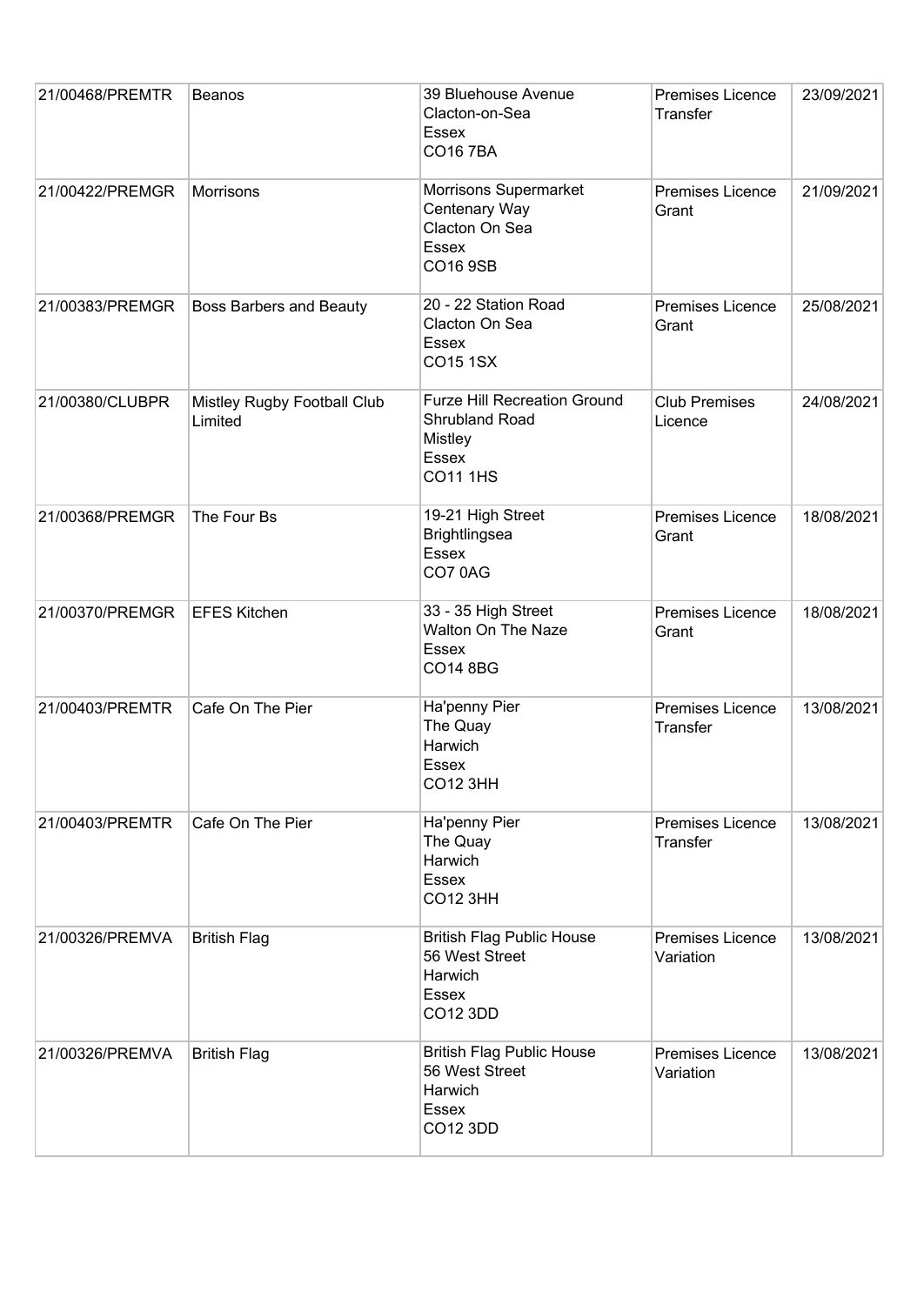| 21/00340/PREMVA | <b>DCS Enterprise Solutions LTD</b> | 1 Midland House<br><b>High Street</b><br>Harwich<br><b>Essex</b><br>CO12 3PS                         | <b>Premises Licence</b><br>Variation       | 11/08/2021 |
|-----------------|-------------------------------------|------------------------------------------------------------------------------------------------------|--------------------------------------------|------------|
| 21/00339/PREMGR | <b>Thrive Outdoor Limited</b>       | Wild Gym<br>Devereux Farm<br>Walton Road (Island Lane)<br>Kirby Le Soken<br>Essex<br><b>CO13 0DA</b> | Premises Licence<br>Grant                  | 29/07/2021 |
| 20/00353/PREMTR | A.Ds Snooker and Pool Club          | <b>First Floor</b><br>13 - 19 Pier Avenue<br>Clacton On Sea<br><b>Essex</b><br><b>CO15 1QB</b>       | Premises Licence<br>Transfer               | 23/07/2021 |
| 20/00353/PREMTR | A.Ds Snooker and Pool Club          | <b>First Floor</b><br>13 - 19 Pier Avenue<br>Clacton On Sea<br><b>Essex</b><br><b>CO15 1QB</b>       | Premises Licence<br><b>Transfer</b>        | 23/07/2021 |
| 21/00350/PREMVA | Mr P Gilgunn                        | Car Boot Sale Site<br>Hawk Fruit Farm<br><b>Colchester Road</b><br>Weeley<br>Essex<br>CO16 9AG       | <b>Premises Licence</b><br>Variation       | 22/07/2021 |
| 21/00321/PREMGR | <b>Bluebirds</b>                    | 114 Pier Avenue<br>Clacton On Sea<br>Essex<br><b>CO15 1NJ</b>                                        | Premises Licence<br>Grant                  | 22/07/2021 |
| 21/00349/PREMTR | The Hanover Inn                     | The Hanover Inn<br>65 Church Street<br>Harwich<br><b>Essex</b><br><b>CO12 3DR</b>                    | <b>Premises Licence</b><br><b>Transfer</b> | 19/07/2021 |
| 21/00349/PREMTR | The Hanover Inn                     | The Hanover Inn<br>65 Church Street<br>Harwich<br>Essex<br>CO12 3DR                                  | <b>Premises Licence</b><br>Transfer        | 19/07/2021 |
| 21/00296/PREMVA | Shell Old Road                      | <b>Petrol Filling Station</b><br>238 Old Road<br>Clacton On Sea<br>Essex<br><b>CO15 3LX</b>          | <b>Premises Licence</b><br>Variation       | 12/07/2021 |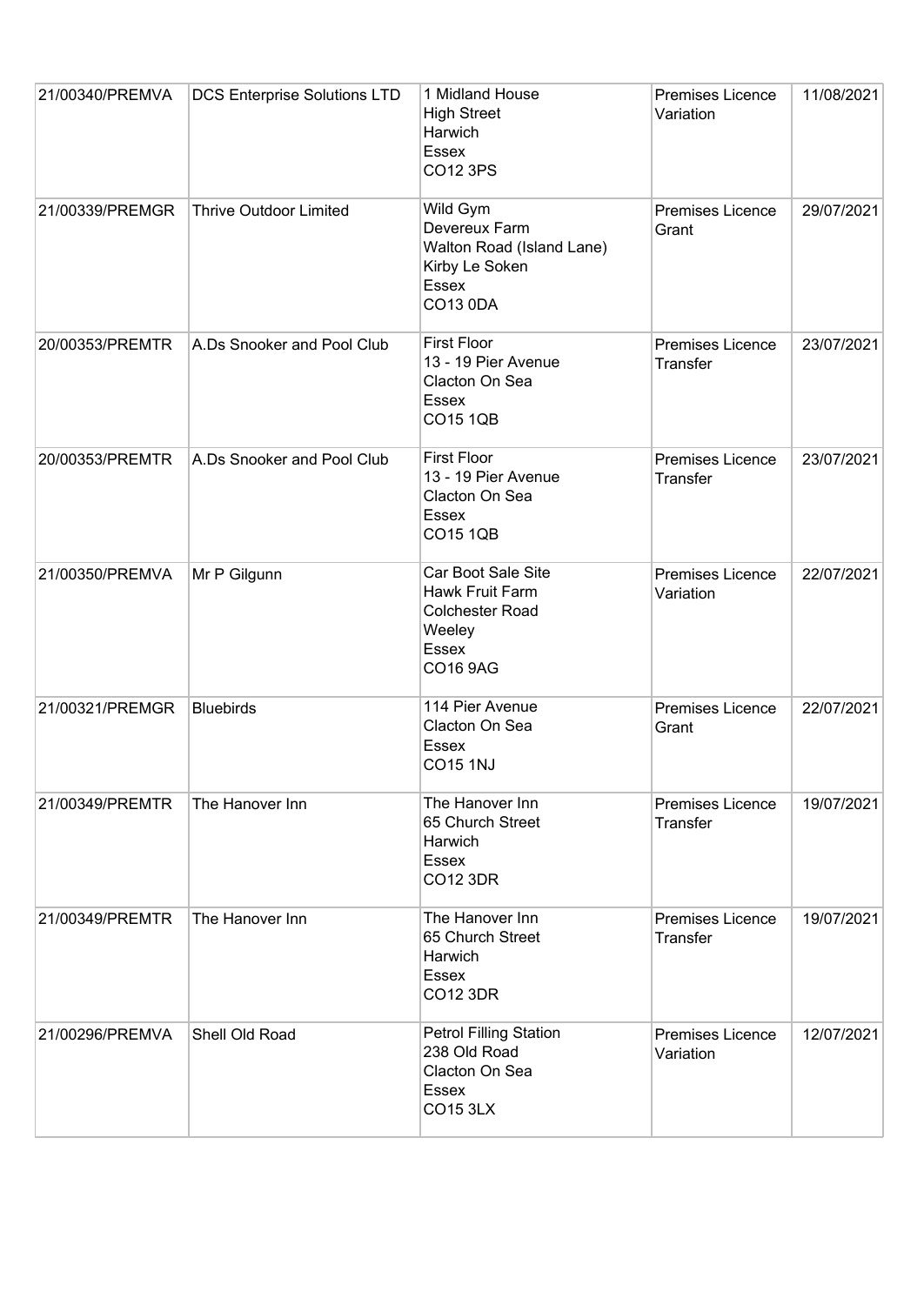| 21/00338/PREMTR | Ottoman - Previously Kassaba<br>Restaurant | 7 - 9 Marine Parade East<br>Clacton-on-Sea<br>Essex<br><b>CO15 1PS</b>                              | Premises Licence<br>Transfer        | 07/07/2021 |
|-----------------|--------------------------------------------|-----------------------------------------------------------------------------------------------------|-------------------------------------|------------|
| 21/00338/PREMTR | Ottoman - Previously Kassaba<br>Restaurant | 7 - 9 Marine Parade East<br>Clacton-on-Sea<br>Essex<br><b>CO15 1PS</b>                              | Premises Licence<br>Transfer        | 07/07/2021 |
| 21/00261/PREMGR | <b>AK Convenience Store</b>                | 61 High Street<br>Clacton On Sea<br>Essex<br><b>CO15 1UQ</b>                                        | Premises Licence<br>Grant           | 06/07/2021 |
| 21/00285/PREMGR | <b>Barn Cafe</b>                           | The Barn Cafe<br>Carpenters Farm<br>St Marys Road<br><b>Great Bentley</b><br><b>Essex</b><br>CO78NJ | Premises Licence<br>Grant           | 01/07/2021 |
| 21/00268/PREMGR | 11 St Pauls Road                           | 11 St Pauls Road<br>Clacton On Sea<br><b>Essex</b><br><b>CO15 6AU</b>                               | Premises Licence<br>Grant           | 22/06/2021 |
| 21/00236/PREMGR | The Lighthouse Sport and Social<br>Club    | <b>Skating Rink</b><br>Lower Marine Parade<br>Dovercourt<br>Essex                                   | Premises Licence<br>Grant           | 07/06/2021 |
| 21/00231/PREMGR | The Colonnade Kiosk                        | Colonnade Kiosk<br>The Parade<br><b>Walton On The Naze</b><br>Essex<br><b>CO14 8AP</b>              | Premises Licence<br>Grant           | 04/06/2021 |
| 21/00229/PREMGR | Mrs D Bryden                               | 36 Church Road<br>Elmstead<br>Colchester<br><b>Essex</b><br>CO77AW                                  | <b>Premises Licence</b><br>Grant    | 03/06/2021 |
| 21/00220/PREMGR | Arnies Bar Limited                         | 63 Connaught Avenue<br>Frinton On Sea<br>Essex<br>CO13 9PP                                          | <b>Premises Licence</b><br>Grant    | 03/06/2021 |
| 21/00258/PREMTR | Pump Hill Service Station                  | St. Johns Road<br>St. Osyth<br>Clacton-on-Sea<br><b>Essex</b><br><b>CO16 8HE</b>                    | <b>Premises Licence</b><br>Transfer | 20/05/2021 |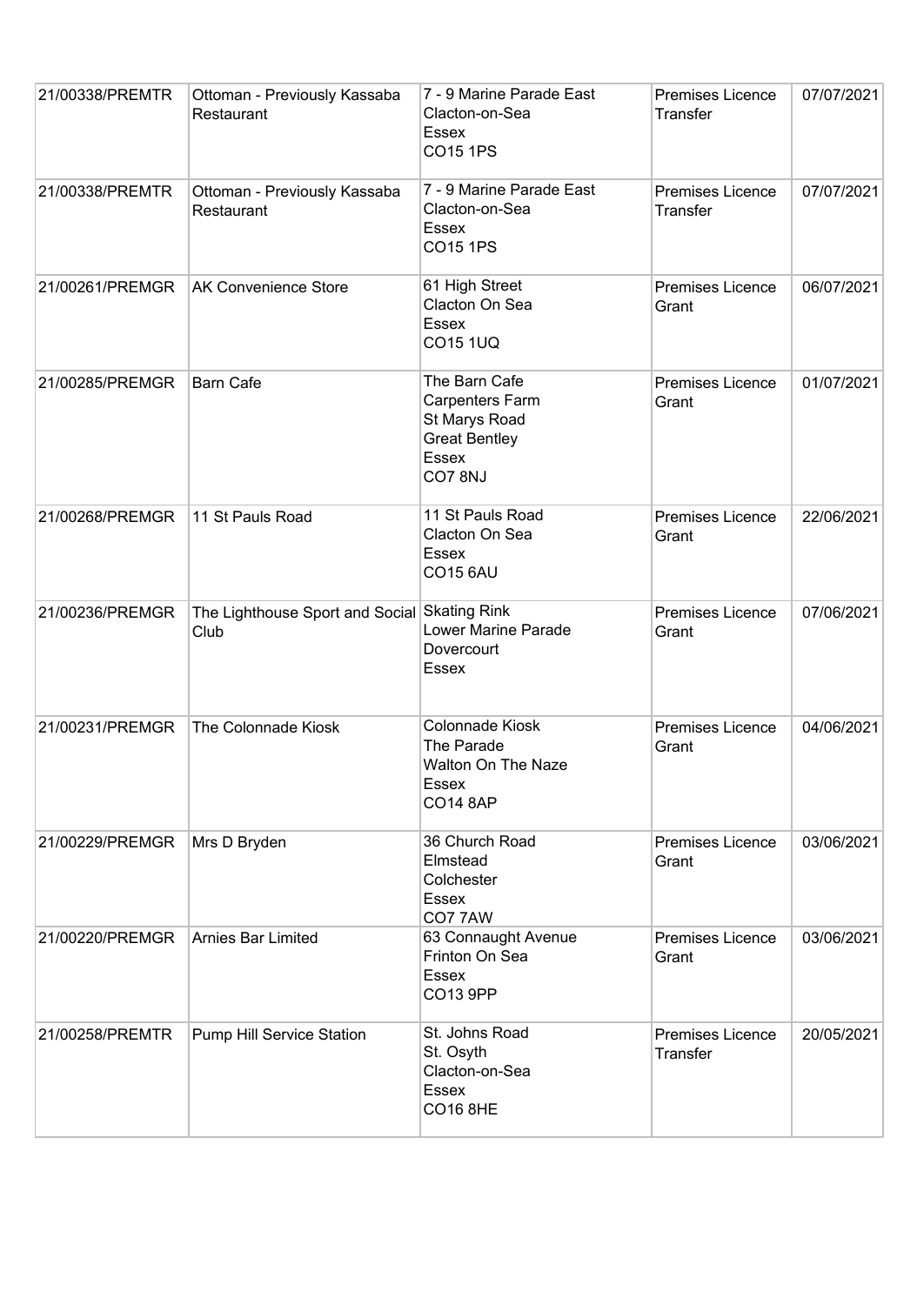| 21/00258/PREMTR | Pump Hill Service Station         | St. Johns Road<br>St. Osyth<br>Clacton-on-Sea<br>Essex<br><b>CO16 8HE</b>               | Premises Licence<br><b>Transfer</b> | 20/05/2021 |
|-----------------|-----------------------------------|-----------------------------------------------------------------------------------------|-------------------------------------|------------|
| 21/00177/PREMVA | <b>Walton Pier</b>                | Pier Approach<br>Walton-on-the-Naze<br>Essex<br><b>CO14 8ES</b>                         | Premises Licence<br>Variation       | 14/05/2021 |
| 21/00177/PREMVA | <b>Walton Pier</b>                | Pier Approach<br>Walton-on-the-Naze<br>Essex<br><b>CO14 8ES</b>                         | Premises Licence<br>Variation       | 14/05/2021 |
| 21/00167/PREMVA | Morrisons (Temporary Store)       | Morrisons Supermarket<br>Centenary Way<br>Clacton On Sea<br>Essex<br><b>CO16 9SB</b>    | Premises Licence<br>Variation       | 29/04/2021 |
| 21/00167/PREMVA | Morrisons (Temporary Store)       | Morrisons Supermarket<br>Centenary Way<br>Clacton On Sea<br>Essex<br>CO16 9SB           | Premises Licence<br>Variation       | 29/04/2021 |
| 21/00148/PREMTR | 9 Flags Limited                   | 12 - 22 Pier Avenue<br>Clacton-on-Sea<br>Essex<br><b>CO15 1QA</b>                       | Premises Licence<br>Transfer        | 21/04/2021 |
| 21/00168/PREMTR | <b>Brace Of Pistols</b>           | 421 St. Johns Road<br>Clacton-on-Sea<br>Essex<br><b>CO16 8DU</b>                        | Premises Licence<br>Transfer        | 21/04/2021 |
| 21/00148/PREMTR | 9 Flags Limited                   | 12 - 22 Pier Avenue<br>Clacton-on-Sea<br>Essex<br><b>CO15 1QA</b>                       | Premises Licence<br>Transfer        | 21/04/2021 |
| 21/00168/PREMTR | <b>Brace Of Pistols</b>           | 421 St. Johns Road<br>Clacton-on-Sea<br>Essex<br><b>CO16 8DU</b>                        | Premises Licence<br>Transfer        | 21/04/2021 |
| 21/00101/PREMGR | <b>J&amp;J Wilson Supermarket</b> | Naze Marine Holiday Park<br>Hall Lane<br>Walton On The Naze<br>Essex<br><b>CO14 8HL</b> | <b>Premises Licence</b><br>Grant    | 09/04/2021 |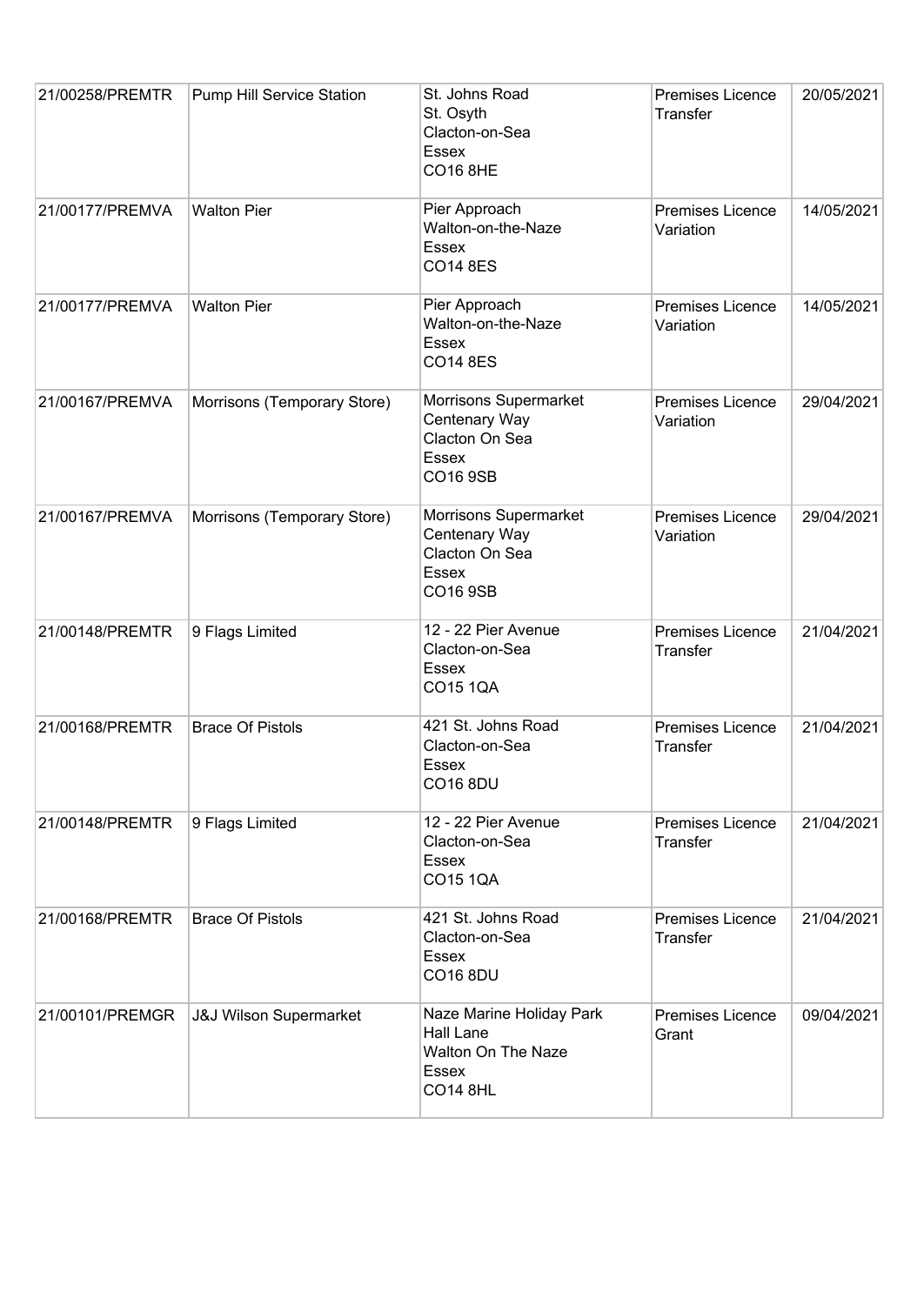| 21/00101/PREMGR | <b>J&amp;J Wilson Supermarket</b>            | Naze Marine Holiday Park<br><b>Hall Lane</b><br>Walton On The Naze<br>Essex<br><b>CO14 8HL</b> | <b>Premises Licence</b><br>Grant           | 09/04/2021 |
|-----------------|----------------------------------------------|------------------------------------------------------------------------------------------------|--------------------------------------------|------------|
| 21/00133/PREMTR | <b>Jackson Road Stores</b>                   | 33 Jackson Road<br>Clacton-on-Sea<br>Essex<br><b>CO15 1JA</b>                                  | Premises Licence<br><b>Transfer</b>        | 06/04/2021 |
| 21/00133/PREMTR | <b>Jackson Road Stores</b>                   | 33 Jackson Road<br>Clacton-on-Sea<br>Essex<br><b>CO15 1JA</b>                                  | Premises Licence<br><b>Transfer</b>        | 06/04/2021 |
| 21/00109/PREMVA | <b>Different</b>                             | Ashlyns House<br>83 Fourth Avenue<br>Frinton On Sea<br><b>Essex</b><br><b>CO13 9EB</b>         | Premises Licence<br>Variation              | 01/04/2021 |
| 21/00069/PREMVA | <b>Favorite Chicken And Ribs</b>             | 44 Rosemary Road<br>Clacton-on-Sea<br>Essex<br><b>CO15 1PB</b>                                 | Premises Licence<br>Variation              | 23/03/2021 |
| 21/00062/PREMGR | Vine Lodge                                   | Vine Lodge<br>Jarrow House Vineyard<br>Harwich Road<br>Ardleigh<br><b>Essex</b><br>CO77LT      | Premises Licence<br>Grant                  | 22/03/2021 |
| 21/00053/PREMGR | Kirby Cafe                                   | 24 Frinton Road<br><b>Kirby Cross</b><br>Essex<br><b>CO13 OLE</b>                              | Premises Licence<br>Grant                  | 22/03/2021 |
| 21/00078/PREMTR | <b>Bootleggers</b>                           | 139 Wellesley Road<br>Clacton-on-Sea<br>Essex<br>CO15 3QD                                      | Premises Licence<br><b>Transfer</b>        | 18/03/2021 |
| 21/00105/PREMTR | Caffe Gloria - Previously<br><b>Bentleys</b> | 7 Connaught Avenue<br>Frinton On Sea<br>Essex<br>CO13 9PN                                      | Premises Licence<br><b>Transfer</b>        | 18/03/2021 |
| 21/00105/PREMTR | Caffe Gloria - Previously<br><b>Bentleys</b> | 7 Connaught Avenue<br>Frinton On Sea<br>Essex<br><b>CO13 9PN</b>                               | <b>Premises Licence</b><br><b>Transfer</b> | 18/03/2021 |
| 21/00078/PREMTR | <b>Bootleggers</b>                           | 139 Wellesley Road<br>Clacton-on-Sea<br>Essex<br>CO15 3QD                                      | Premises Licence<br>Transfer               | 18/03/2021 |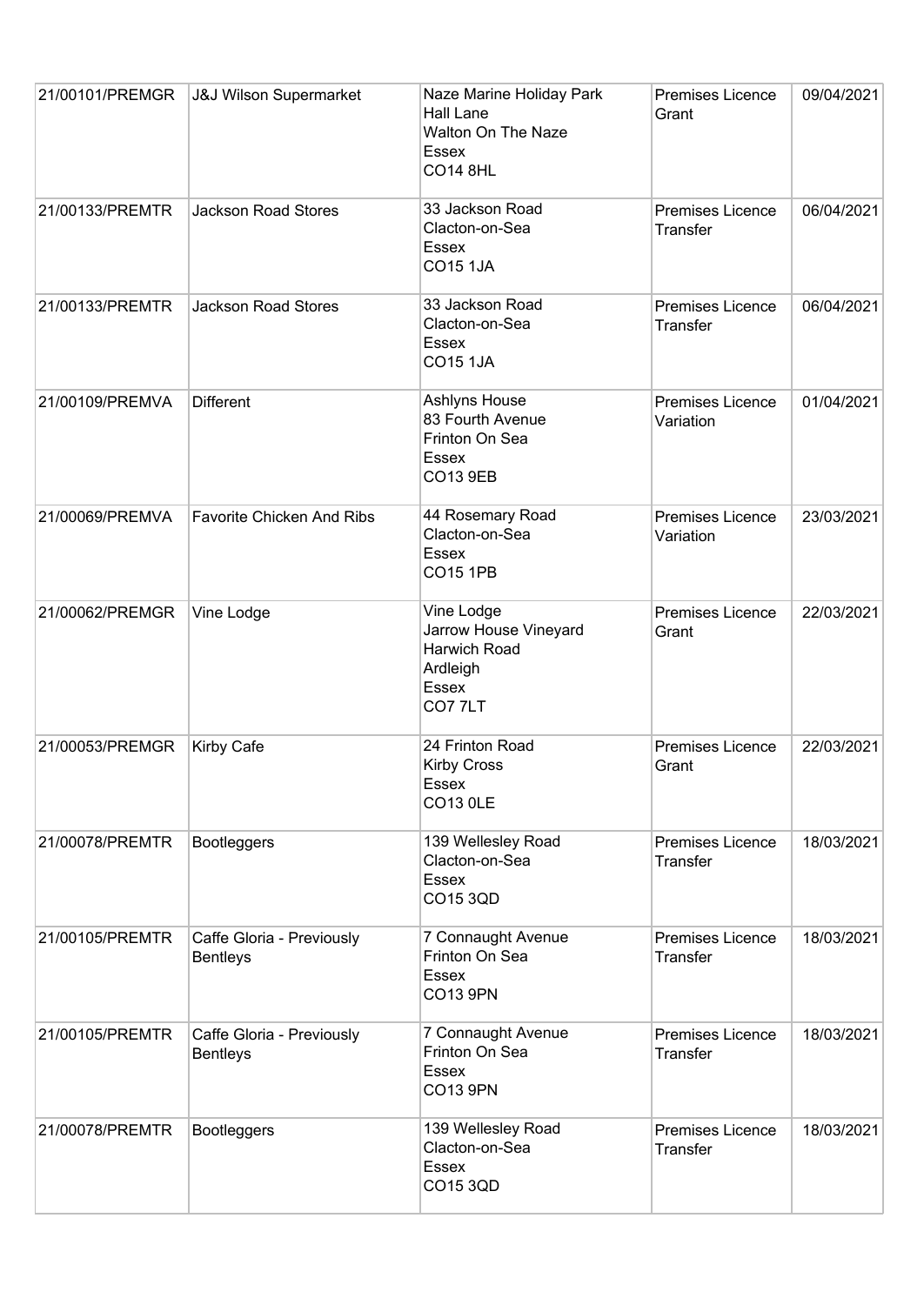| 21/00068/PREMGR | Little Paddocks                | Little Paddocks<br><b>Frating Road</b><br><b>Great Bromley</b><br>Essex<br>CO7 7JL                       | Premises Licence<br>Grant           | 17/03/2021 |
|-----------------|--------------------------------|----------------------------------------------------------------------------------------------------------|-------------------------------------|------------|
| 21/00060/PREMGR | 1 Alresford Business Centre    | 1 Alresford Business Centre<br><b>Colchester Main Road</b><br>Alresford<br>Colchester<br>Essex<br>CO78DJ | Premises Licence<br>Grant           | 11/03/2021 |
| 21/00084/PREMTR | Spar Foodmarket                | 19 Victoria Place<br><b>Brightlingsea</b><br>Colchester<br>Essex<br>CO7 0BX                              | Premises Licence<br><b>Transfer</b> | 11/03/2021 |
| 21/00092/PREMTR | Prezzo                         | 4 Marine Parade West<br>Clacton-On-Sea<br><b>Essex</b><br>CO15 1QZ                                       | Premises Licence<br><b>Transfer</b> | 05/03/2021 |
| 21/00052/PREMVA | Roaring Donkey Public House    | 316 Holland Road<br>Clacton-on-Sea<br>Essex<br>CO15 6PD                                                  | Premises Licence<br>Variation       | 18/02/2021 |
| 21/00050/PREMTR | <b>Health And Happiness</b>    | 558 - 560 Main Road<br>Harwich<br>Essex<br><b>CO12 4HJ</b>                                               | Premises Licence<br>Transfer        | 17/02/2021 |
| 21/00050/PREMTR | <b>Health And Happiness</b>    | 558 - 560 Main Road<br>Harwich<br>Essex<br><b>CO12 4HJ</b>                                               | Premises Licence<br>Transfer        | 17/02/2021 |
| 21/00020/PREMVA | Great Danes and Associates Ltd | 12 Connaught Avenue<br>Frinton On Sea<br>Essex<br>CO13 9PW                                               | Premises Licence<br>Variation       | 11/02/2021 |
| 21/00056/PREMTR | The Kings Arms                 | Kings Arms<br>Main Road<br>Frating<br>Colchester<br>Essex<br>CO7 7DJ                                     | Premises Licence<br>Transfer        | 10/02/2021 |
| 21/00056/PREMTR | The Kings Arms                 | Kings Arms<br>Main Road<br>Frating<br>Colchester<br>Essex<br>CO77DJ                                      | Premises Licence<br><b>Transfer</b> | 10/02/2021 |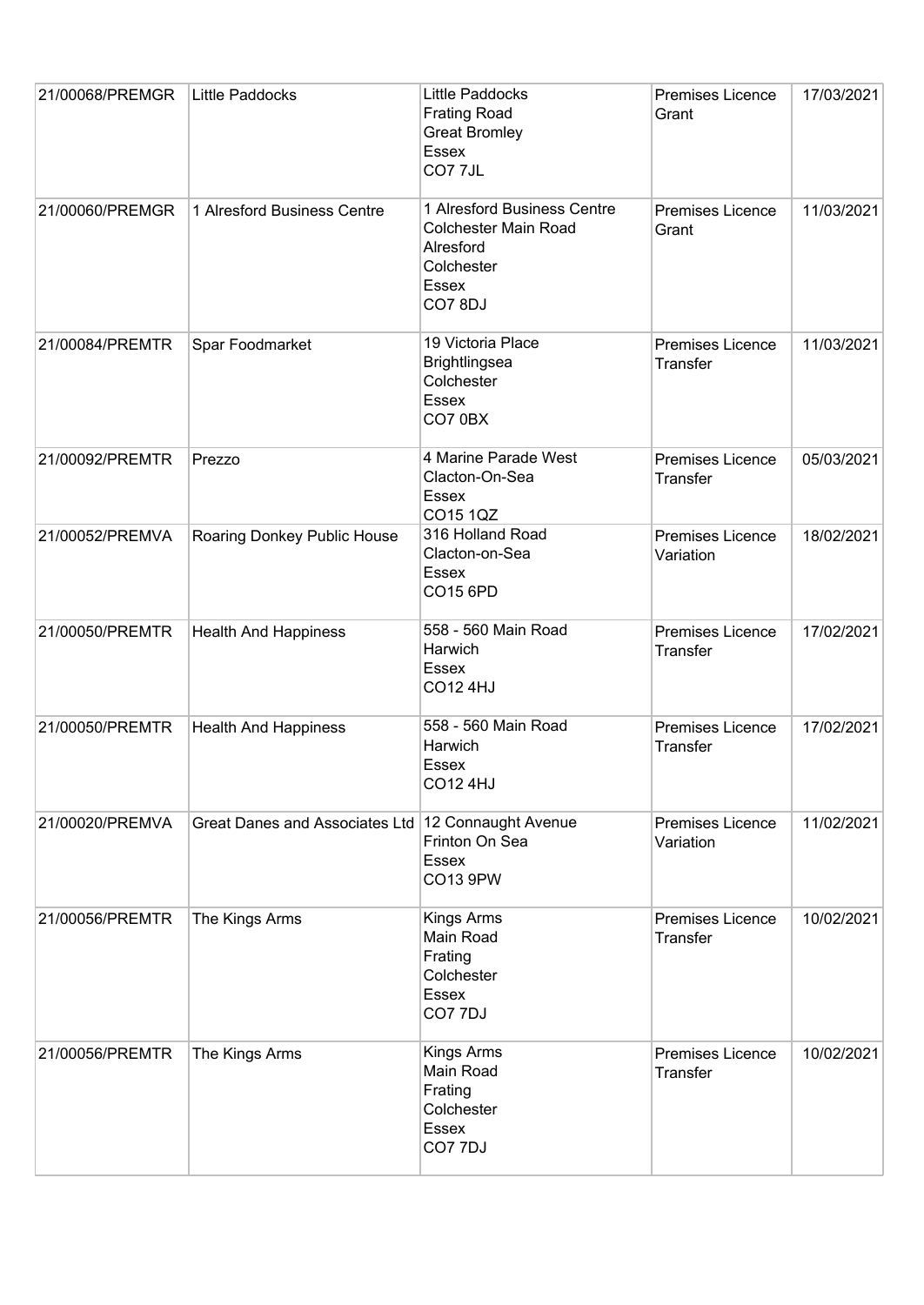| 21/00034/PREMVA | Iceland Frozen Foods Plc | Iceland Frozen Foods PIc<br>Waterglade Retail Park<br>Old Road<br>Clacton-on-Sea<br><b>Essex</b><br><b>CO15 1HX</b> | <b>Premises Licence</b><br>Variation       | 05/02/2021 |
|-----------------|--------------------------|---------------------------------------------------------------------------------------------------------------------|--------------------------------------------|------------|
| 20/00624/PREMTR | Reg's Fish And Chips     | 21 St. Johns Road<br>Clacton-on-Sea<br>Essex<br><b>CO154BS</b>                                                      | Premises Licence<br><b>Transfer</b>        | 11/01/2021 |
| 20/00574/PREMGR | 14B St Johns Road        | <b>Ground Floor</b><br>14B St Johns Road<br>Clacton On Sea<br><b>Essex</b><br><b>CO15 4BP</b>                       | Premises Licence<br>Grant                  | 06/01/2021 |
| 20/00602/PREMGR | The Pavilion             | Marine Parade<br>Dovercourt Bay<br><b>Essex</b><br><b>CO12 3JY</b>                                                  | Premises Licence<br>Grant                  | 06/01/2021 |
| 20/00586/PREMTR | The Red Lion             | The Red Lion Public House<br>32 The Street<br>Kirby-le-Soken<br>Frinton-on-Sea<br>Essex<br><b>CO13 0EF</b>          | Premises Licence<br><b>Transfer</b>        | 27/12/2020 |
| 20/00586/PREMTR | The Red Lion             | The Red Lion Public House<br>32 The Street<br>Kirby-le-Soken<br>Frinton-on-Sea<br>Essex<br><b>CO13 0EF</b>          | Premises Licence<br><b>Transfer</b>        | 27/12/2020 |
| 20/00554/PREMGR | Coach House Coffee Shop  | Waterside<br><b>Brightlingsea</b><br>Colchester<br><b>Essex</b><br>CO70AX                                           | <b>Premises Licence</b><br>Grant           | 02/12/2020 |
| 20/00544/PREMGR | <b>Blue Garden Cafe</b>  | St Johns Road<br>Clacton On Sea<br><b>Essex</b><br>CO16 8DY                                                         | <b>Premises Licence</b><br>Grant           | 23/11/2020 |
| 20/00488/PREMTR | Pizza Hut                | <b>Brook Retail Park</b><br>London Road<br>Clacton-on-Sea<br><b>Essex</b><br>CO16 9QX                               | <b>Premises Licence</b><br><b>Transfer</b> | 16/09/2020 |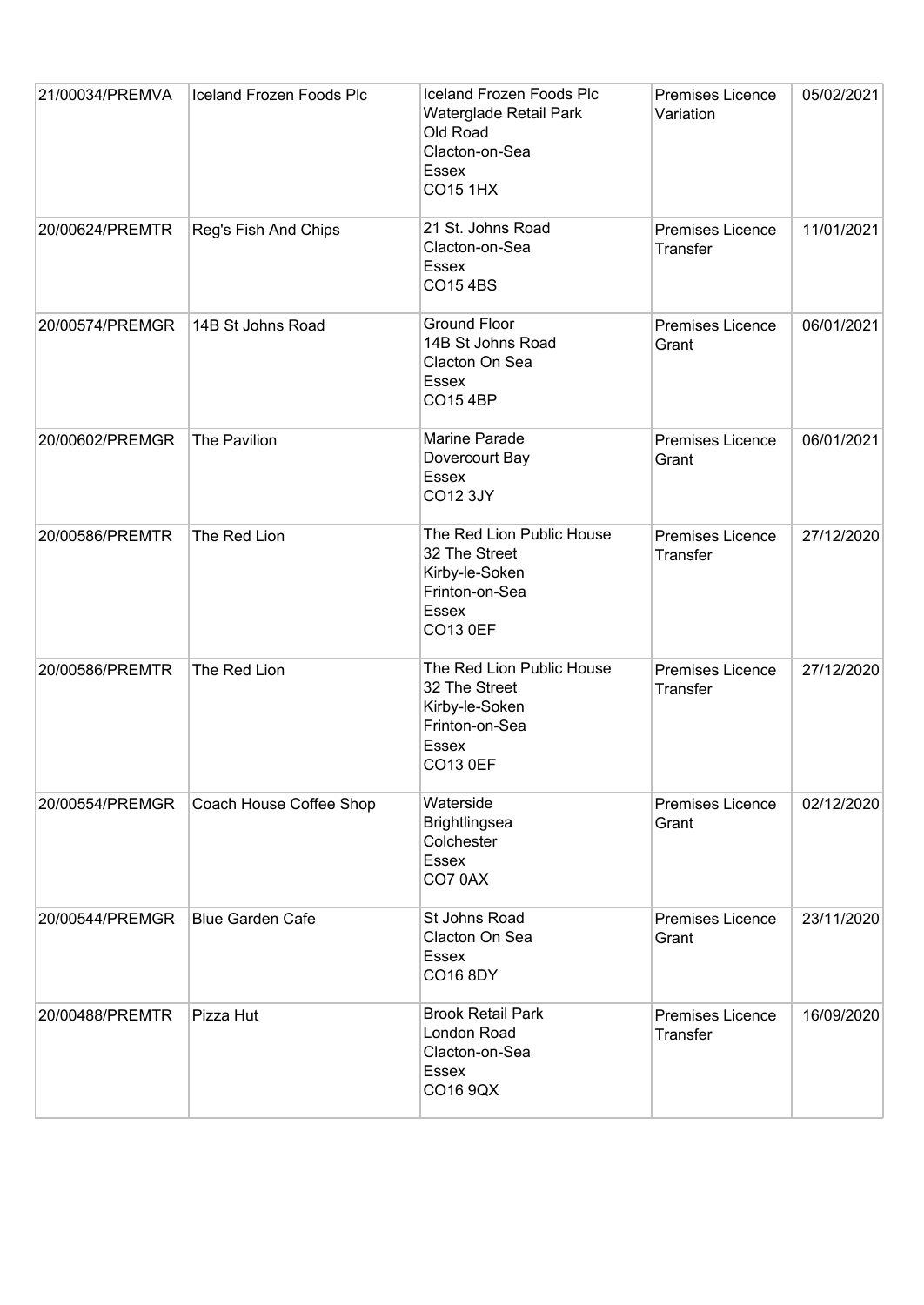| 20/00448/CLUBVA | Harwich And Dovercourt Rugby<br>Club          | Swimming Pool Road<br>Low Road<br>Dovercourt<br>Harwich<br>Essex<br><b>CO12 3TA</b>                  | <b>Club Premises</b><br>Variation    | 11/09/2020 |
|-----------------|-----------------------------------------------|------------------------------------------------------------------------------------------------------|--------------------------------------|------------|
| 20/00465/PREMTR | Eldorado                                      | The Eldorado<br>23 Broadway<br>Jaywick<br>Clacton-on-Sea<br>Essex<br><b>CO15 2EH</b>                 | Premises Licence<br>Transfer         | 11/09/2020 |
| 20/00465/PREMTR | Eldorado                                      | The Eldorado<br>23 Broadway<br>Jaywick<br>Clacton-on-Sea<br>Essex<br><b>CO15 2EH</b>                 | Premises Licence<br>Transfer         | 11/09/2020 |
| 20/00469/PREMTR | Reynolds News And<br>Convenience Store        | 206 - 208 High Street<br>Harwich<br>Essex<br><b>CO12 3AJ</b>                                         | Premises Licence<br>Transfer         | 10/09/2020 |
| 20/00469/PREMTR | Reynolds News And<br><b>Convenience Store</b> | 206 - 208 High Street<br>Harwich<br>Essex<br><b>CO12 3AJ</b>                                         | Premises Licence<br><b>Transfer</b>  | 10/09/2020 |
| 20/00416/PREMVA | Frinton On Sea Cricket Club Bar<br><b>LTD</b> | Frinton-on-Sea Cricket Club Bar<br><b>LTD</b><br>Ashlyns Road<br>Frinton-on-Sea<br>Essex<br>CO13 9EU | Premises Licence<br>Variation        | 04/09/2020 |
| 20/00427/PREMVA | Roaring Donkey Public House                   | 316 Holland Road<br>Clacton-on-Sea<br>Essex<br>CO15 6PD                                              | <b>Premises Licence</b><br>Variation | 02/09/2020 |
| 20/00371/PREMGR | Pawfection                                    | 59 High Street<br><b>Walton On The Naze</b><br><b>Essex</b><br><b>CO14 8BD</b>                       | <b>Premises Licence</b><br>Grant     | 11/08/2020 |
| 20/00372/PREMGR | Stanley's                                     | 7 Old Road<br>Frinton On Sea<br>Essex<br>CO13 9DA                                                    | <b>Premises Licence</b><br>Grant     | 11/08/2020 |
| 20/00411/PREMTR | Nirala Tandoori                               | 14 Brook Street<br>Manningtree<br>Essex<br><b>CO11 1DR</b>                                           | <b>Premises Licence</b><br>Transfer  | 11/08/2020 |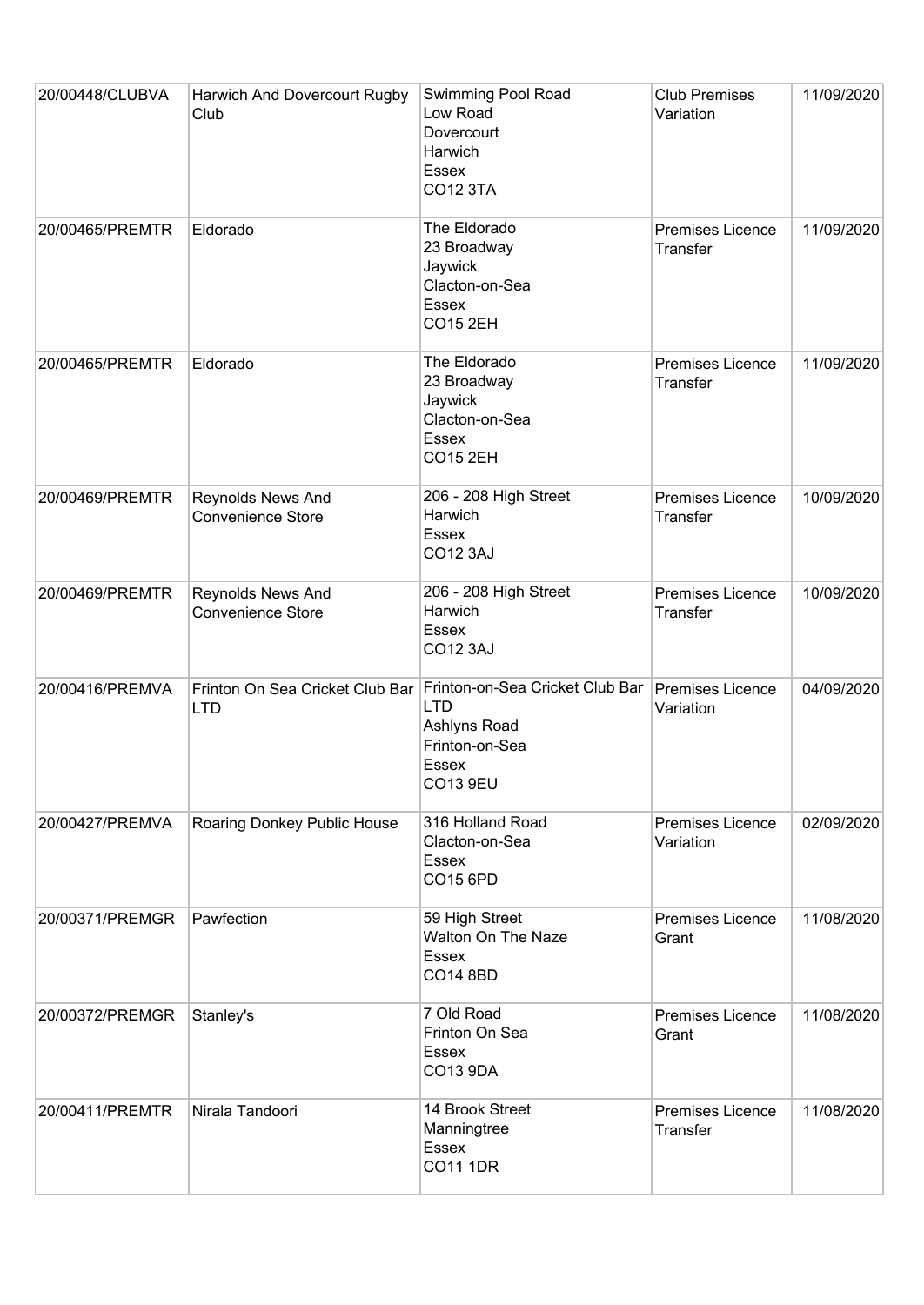| 20/00403/CLUBVA | Frinton War Memorial Club                                                    | Frinton War Memorial Club<br>Fourth Avenue<br>Frinton-on-Sea<br>Essex<br><b>CO13 9EB</b>                       | <b>Club Premises</b><br>Variation          | 10/08/2020 |
|-----------------|------------------------------------------------------------------------------|----------------------------------------------------------------------------------------------------------------|--------------------------------------------|------------|
| 20/00362/PREMGR | <b>Villiers Barn</b>                                                         | <b>Villiers Barn</b><br>Grove Farm<br>Tan Lane<br>Little Clacton<br>Clacton On Sea<br>Essex<br><b>CO16 9PT</b> | Premises Licence<br>Grant                  | 06/08/2020 |
| 20/00402/PREMTR | G And D News                                                                 | 360 Old Road<br>Clacton-on-Sea<br><b>Essex</b><br><b>CO15 3RN</b>                                              | <b>Premises Licence</b><br><b>Transfer</b> | 31/07/2020 |
| 20/00402/PREMTR | G And D News                                                                 | 360 Old Road<br>Clacton-on-Sea<br>Essex<br><b>CO15 3RN</b>                                                     | Premises Licence<br><b>Transfer</b>        | 31/07/2020 |
| 20/00330/PREMGR | Larchcroft Co LTD                                                            | <b>Bromley Barns Campus Stores</b><br>Harwich Road<br><b>Great Bromley</b><br>Colchester<br>Essex<br>CO77JG    | Premises Licence<br>Grant                  | 27/07/2020 |
| 20/00329/PREMVA | Kassaba Restaurant - Previously 7 - 9 Marine Parade East<br>The Geisha Hotel | Clacton-on-Sea<br>Essex<br>CO15 1PS                                                                            | Premises Licence<br>Variation              | 20/07/2020 |
| 20/00367/PREMTR | <b>Buzz Bingo</b>                                                            | 129 Pier Avenue<br>Clacton-on-Sea<br>Essex<br><b>CO15 1NJ</b>                                                  | Premises Licence<br>Transfer               | 10/07/2020 |
| 20/00307/PREMVA | The Alma Inn                                                                 | 25/26 Kings Head Street<br>Harwich<br>Essex<br><b>CO12 3EE</b>                                                 | Premises Licence<br>Variation              | 08/07/2020 |
| 20/00359/PREMTR | Convenience Store, 54 The<br><b>Street</b>                                   | 54 The Street<br>Little Clacton<br>Clacton On Sea<br><b>Essex</b><br><b>CO16 9LF</b>                           | <b>Premises Licence</b><br><b>Transfer</b> | 08/07/2020 |
| 20/00359/PREMTR | Convenience Store, 54 The<br><b>Street</b>                                   | 54 The Street<br>Little Clacton<br>Clacton On Sea<br>Essex<br><b>CO16 9LF</b>                                  | <b>Premises Licence</b><br>Transfer        | 08/07/2020 |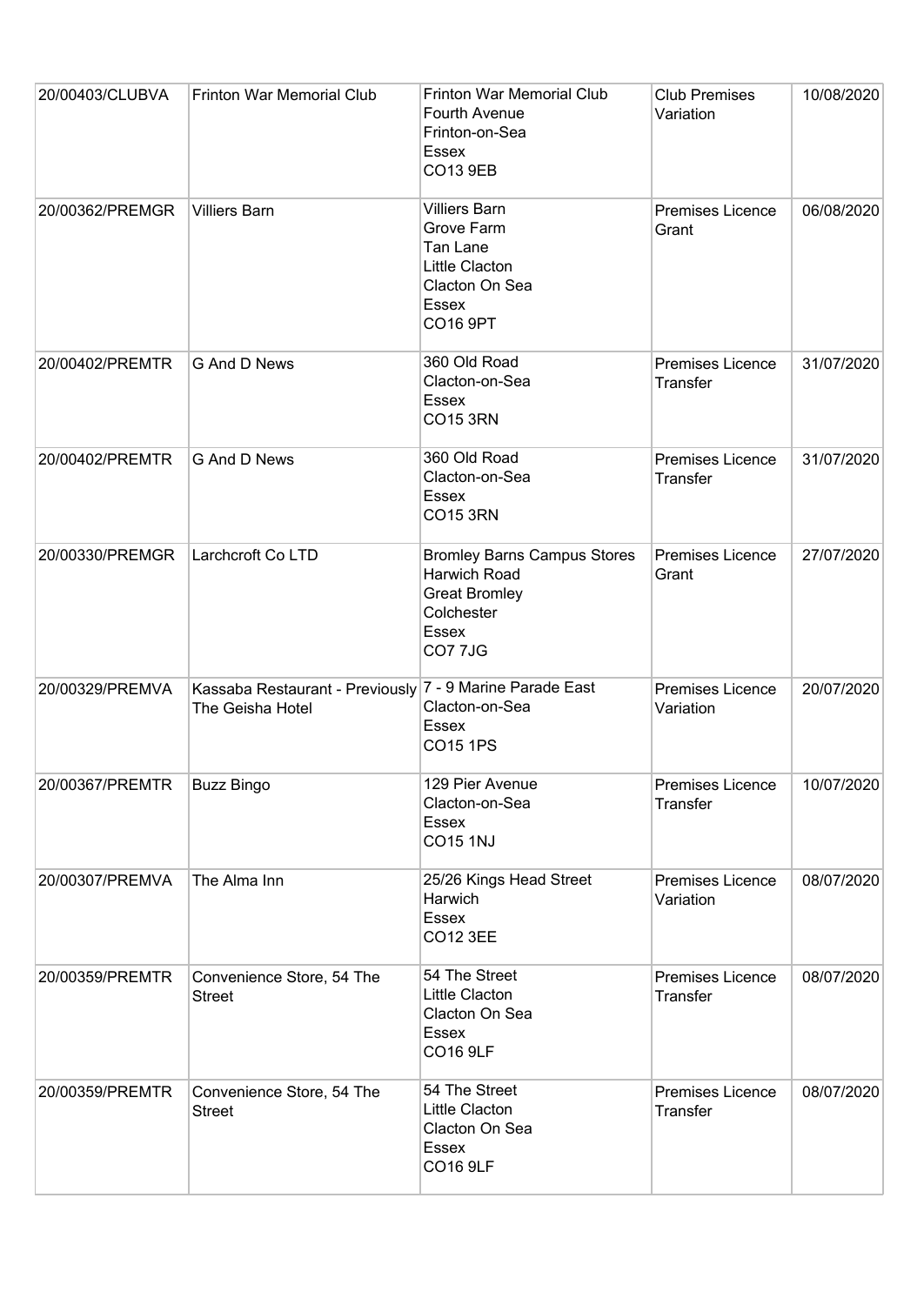| 20/00283/PREMGR | Jaco's Cup of Coffee        | 82 Rosemary Road<br>Clacton On Sea<br><b>Essex</b><br><b>CO15 1TG</b>                              | <b>Premises Licence</b><br>Grant           | 29/06/2020 |
|-----------------|-----------------------------|----------------------------------------------------------------------------------------------------|--------------------------------------------|------------|
| 20/00252/PREMGR | Hops Farm Ltd               | 74 Hungerdown Lane<br>Lawford<br>Manningtree<br><b>Essex</b><br><b>CO11 2LX</b>                    | Premises Licence<br>Grant                  | 19/06/2020 |
| 20/00279/PREMTR | The Kings Arms              | Kings Arms<br>10 Colchester Road<br>St. Osyth<br>Clacton-on-Sea<br><b>Essex</b><br><b>CO16 8HA</b> | Premises Licence<br>Transfer               | 18/05/2020 |
| 20/00279/PREMTR | The Kings Arms              | Kings Arms<br>10 Colchester Road<br>St. Osyth<br>Clacton-on-Sea<br><b>Essex</b><br><b>CO16 8HA</b> | Premises Licence<br>Transfer               | 18/05/2020 |
| 20/00166/PREMGR | George and Theodore's Cafe  | 19 Connaught Avenue<br>Frinton On Sea<br><b>Essex</b><br>CO13 9PN                                  | Premises Licence<br>Grant                  | 06/05/2020 |
| 20/00244/PREMTR | <b>Tollgate Post Office</b> | <b>Tollgate Post Office</b><br>729 - 731 Main Road<br>Harwich<br><b>Essex</b><br>CO12 4LZ          | Premises Licence<br>Transfer               | 24/04/2020 |
| 20/00244/PREMTR | <b>Tollgate Post Office</b> | <b>Tollgate Post Office</b><br>729 - 731 Main Road<br>Harwich<br><b>Essex</b><br>CO12 4LZ          | <b>Premises Licence</b><br><b>Transfer</b> | 24/04/2020 |
| 20/00246/PREMTR | <b>Tara Traders</b>         | 63 Harwich Road<br><b>Mistley</b><br>Manningtree<br>Essex<br><b>CO11 1NA</b>                       | <b>Premises Licence</b><br>Transfer        | 24/04/2020 |
| 20/00246/PREMTR | <b>Tara Traders</b>         | 63 Harwich Road<br><b>Mistley</b><br>Manningtree<br>Essex<br><b>CO11 1NA</b>                       | <b>Premises Licence</b><br>Transfer        | 24/04/2020 |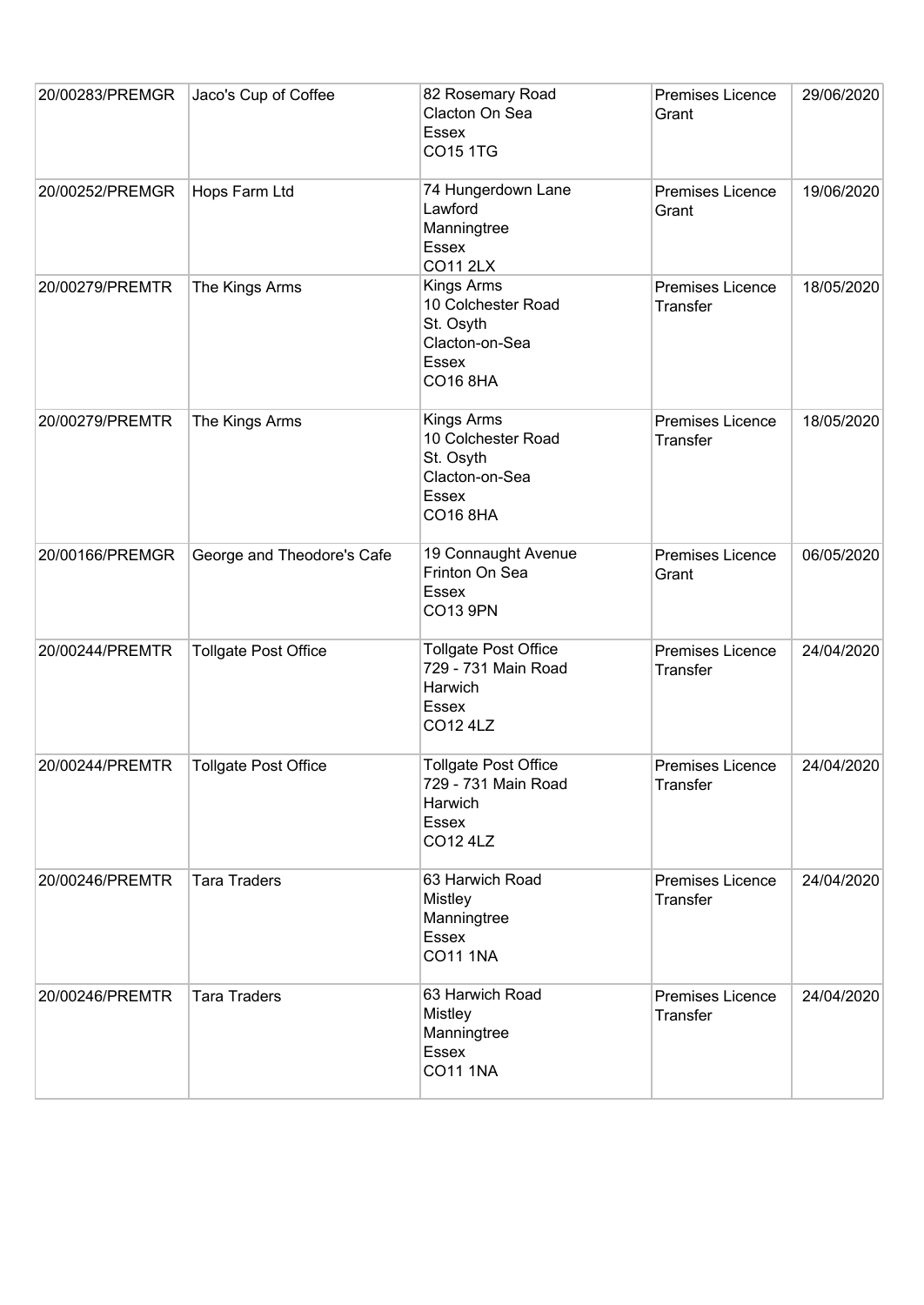| 20/00047/PREMGR | <b>Ardleigh Service Station</b>  | <b>Ardleigh Service Station</b><br><b>Colchester Road</b><br>Ardleigh<br>Colchester<br><b>Essex</b><br>CO77PA  | <b>Premises Licence</b><br>Grant    | 10/03/2020 |
|-----------------|----------------------------------|----------------------------------------------------------------------------------------------------------------|-------------------------------------|------------|
| 20/00046/PREMGR | Ardleigh South Service Station   | Ardleigh South Service Station<br><b>Colchester Road</b><br>Ardleigh<br>Colchester<br>CO77NS                   | <b>Premises Licence</b><br>Grant    | 10/03/2020 |
| 20/00046/PREMGR | Ardleigh South Service Station   | Ardleigh South Service Station<br><b>Colchester Road</b><br>Ardleigh<br>Colchester<br>CO77NS                   | Premises Licence<br>Grant           | 10/03/2020 |
| 20/00047/PREMGR | Ardleigh Service Station         | <b>Ardleigh Service Station</b><br><b>Colchester Road</b><br>Ardleigh<br>Colchester<br><b>Essex</b><br>CO7 7PA | <b>Premises Licence</b><br>Grant    | 10/03/2020 |
| 20/00069/PREMGR | Wix Village Shop                 | Wix Village Shop<br><b>Colchester Road</b><br>Wix<br>Manningtree<br><b>Essex</b><br>CO11 2RS                   | Premises Licence<br>Grant           | 02/03/2020 |
| 20/00056/PREMTR | <b>Tesco Stores Ltd</b>          | 1 Ramsey Road<br>Dovercourt<br>Harwich<br>Essex<br><b>CO12 4RJ</b>                                             | Premises Licence<br><b>Transfer</b> | 31/01/2020 |
| 19/00741/PREMGR | Enjoy Cafe Bistro                | Enjoy Cafe Bistro<br>6 - 8 Rosemary Road<br>Clacton On Sea<br><b>Essex</b><br><b>CO15 1NY</b>                  | <b>Premises Licence</b><br>Grant    | 20/01/2020 |
| 19/00667/PREMGR | <b>East Coast Distillery Ltd</b> | Landermere Hall Farm 3A<br>Landermere<br>Thorpe Le Soken<br>Essex<br><b>CO16 0NJ</b>                           | Premises Licence<br>Grant           | 13/01/2020 |
| 19/00717/PREMGR | <b>Magic City</b>                | <b>Ground Floor</b><br>13 - 19 Pier Avenue<br>Clacton On Sea<br><b>Essex</b><br><b>CO15 1QB</b>                | <b>Premises Licence</b><br>Grant    | 07/01/2020 |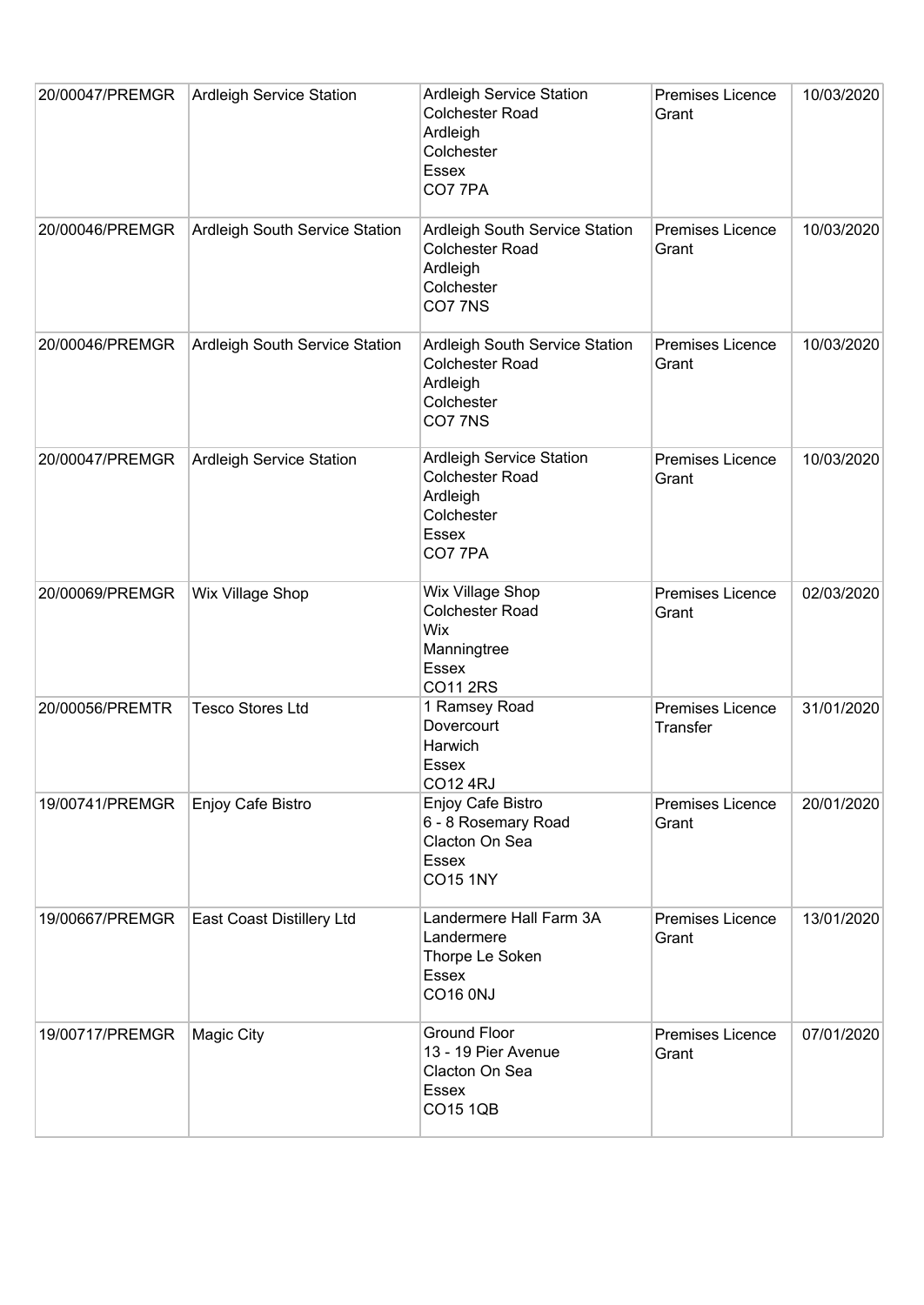| 19/00717/PREMGR | <b>Magic City</b>                                                 | <b>Ground Floor</b><br>13 - 19 Pier Avenue<br>Clacton On Sea<br><b>Essex</b><br><b>CO15 1QB</b>                                               | <b>Premises Licence</b><br>Grant | 07/01/2020 |
|-----------------|-------------------------------------------------------------------|-----------------------------------------------------------------------------------------------------------------------------------------------|----------------------------------|------------|
| 19/00722/PREMVA | That's The Spirit 2 - Previously<br><b>Budget Wines And Beers</b> | 59 Ravensdale<br>Clacton-on-Sea<br><b>Essex</b><br><b>CO15 4QH</b>                                                                            | Premises Licence<br>Variation    | 02/01/2020 |
| 19/00715/PREMVA | Armstrongs - The Pavilion                                         | <b>Clacton Pavilion</b><br>Pier Gap<br>Clacton On Sea<br><b>Essex</b><br><b>CO15 1PS</b>                                                      | Premises Licence<br>Variation    | 23/12/2019 |
| 19/00692/PREMVA |                                                                   | Dovercourt Haven Caravan Park Dovercourt Haven Caravan Park Premises Licence<br>Low Road<br>Dovercourt<br>Harwich<br>Essex<br>CO12 3TZ        | Variation                        | 18/12/2019 |
| 19/00692/PREMVA |                                                                   | Dovercourt Haven Caravan Park Dovercourt Haven Caravan Park Premises Licence<br>Low Road<br>Dovercourt<br>Harwich<br><b>Essex</b><br>CO12 3TZ | Variation                        | 18/12/2019 |
| 19/00692/PREMVA |                                                                   | Dovercourt Haven Caravan Park Dovercourt Haven Caravan Park Premises Licence<br>Low Road<br>Dovercourt<br>Harwich<br>Essex<br>CO12 3TZ        | Variation                        | 18/12/2019 |
| 19/00692/PREMVA |                                                                   | Dovercourt Haven Caravan Park Dovercourt Haven Caravan Park Premises Licence<br>Low Road<br>Dovercourt<br>Harwich<br><b>Essex</b><br>CO12 3TZ | Variation                        | 18/12/2019 |
| 19/00664/PREMVA | <b>Estuary Wine Bar</b>                                           | 17 High Street<br>Manningtree<br><b>Essex</b><br><b>CO11 1AG</b>                                                                              | Premises Licence<br>Variation    | 03/12/2019 |
| 19/00632/PREMGR | <b>Local Store</b>                                                | 37 Bluehouse Avenue<br>Clacton On Sea<br>Essex<br><b>CO167BA</b>                                                                              | <b>Premises Licence</b><br>Grant | 20/11/2019 |